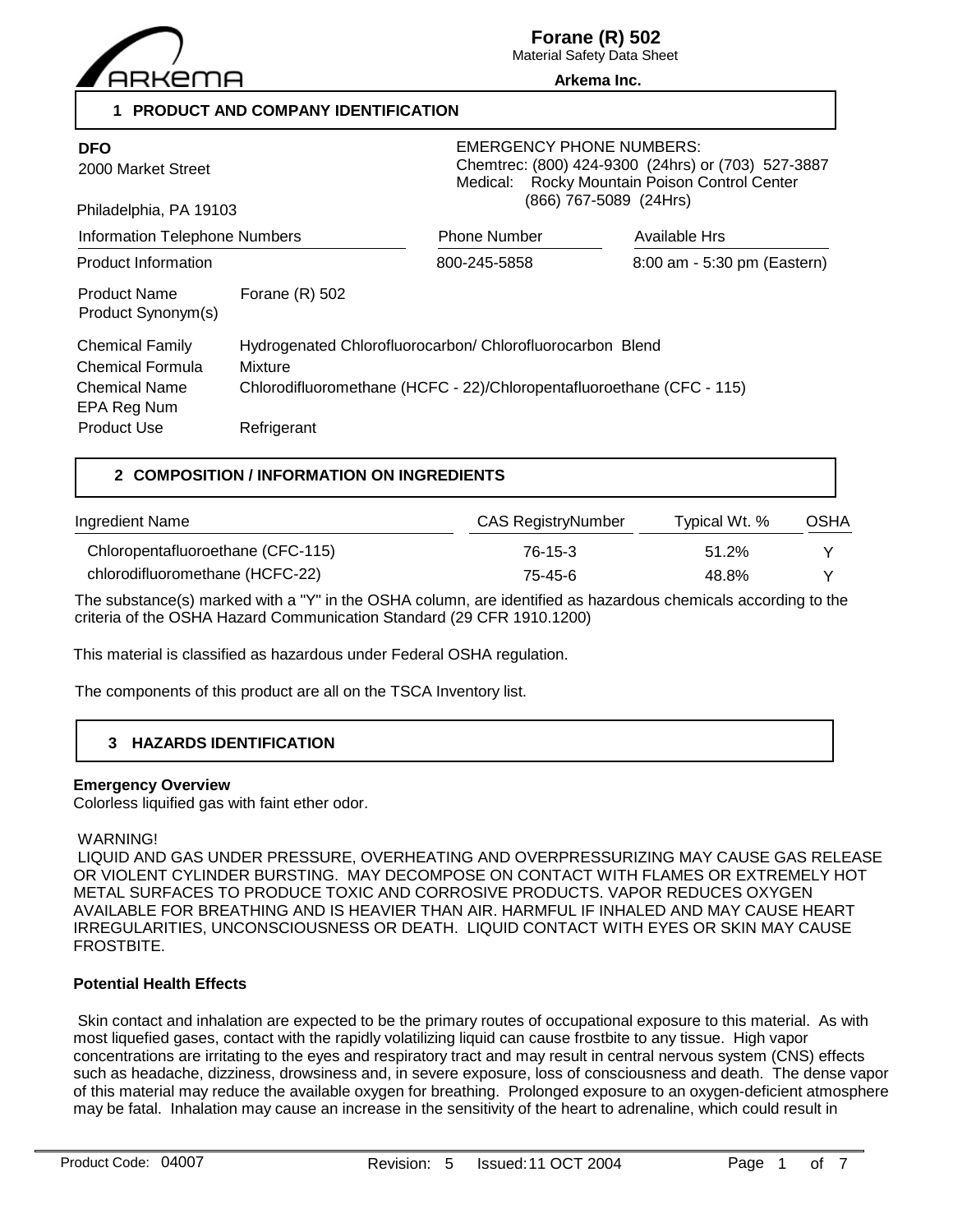

# **Forane (R) 502**

Material Safety Data Sheet

#### **Arkema Inc.**

irregular or rapid heartbeats. Medical conditions aggravated by exposure to this material include heart disease or compromised heart function.

# **4 FIRST AID MEASURES**

IF IN EYES, immediately flush with plenty of water. Get medical attention if irritation persists.

IF ON SKIN, Flush exposed skin with lukewarm water (not hot), or use other means to warm skin slowly. Get medical attention if frostbitten by liquid or if irritation occures.

IF SWALLOWED, Not applicable - product is a gas at ambient temperatures.

IF INHALED, remove to fresh air. If not breathing, give artificial respiration. If breathing is difficult, give oxygen. Get medical attention. Do not give adrenaline, epinephrin or similar drugs following exposure to this product.

| 5 FIRE FIGHTING MEASURES             |  |
|--------------------------------------|--|
| <b>Fire and Explosive Properties</b> |  |

| <b>Auto-Ignition Temperature</b> | ΝA       |                           |
|----------------------------------|----------|---------------------------|
| <b>Flash Point</b>               | NA - GAS | <b>Flash Point Method</b> |
| Flammable Limits- Upper          | ΝA       |                           |
| Lower                            | ΝA       |                           |
|                                  |          |                           |

# **Extinguishing Media**

Use extinguishing media appropriate to surrounding fire conditions.

# **Fire Fighting Instructions**

 Stop the flow of gas if possible. Use water spray on person making shut-off. Fire fighters and others who may be exposed to products of combustion should wear full fire fighting turn out gear (full Bunker Gear) and selfcontained breathing apparatus (pressure demand NIOSH approved or equivalent). Fire fighting equipment should be thoroughly decontaminated after use.

# **Fire and Explosion Hazards**

 May decompose on contact with flames or extremely hot metal surfaces to produce toxic and corrosive products. Liquid and gas under pressure, overheating or overpressurizing may cause gas release and/or violent cylinder bursting. Container may explode if heated due to resulting pressure rise. Some mixtures of HCFCs and/or HFCs, and air or oxygen may be combustible if pressurized and exposed to extreme heat or flame.

# **6 ACCIDENTAL RELEASE MEASURES**

# **In Case of Spill or Leak**

 Use Halogen leak detector or other suitable means to locate leaks or check atmosphere. Keep upwind. Evacuate enclosed spaces and disperse gas with floor-level forced-air ventilation. Exhaust vapors outdoors. Do not smoke or operate internal combustion engines. Remove flames and heating elements.

# **7 HANDLING AND STORAGE**

# **Handling**

 $\overline{a}$ 

 Avoid breathing gas. Avoid contact with eyes, skin and clothing. Keep container closed. Use only with adequate ventilation. Do not enter confined spaces unless adequately ventilated.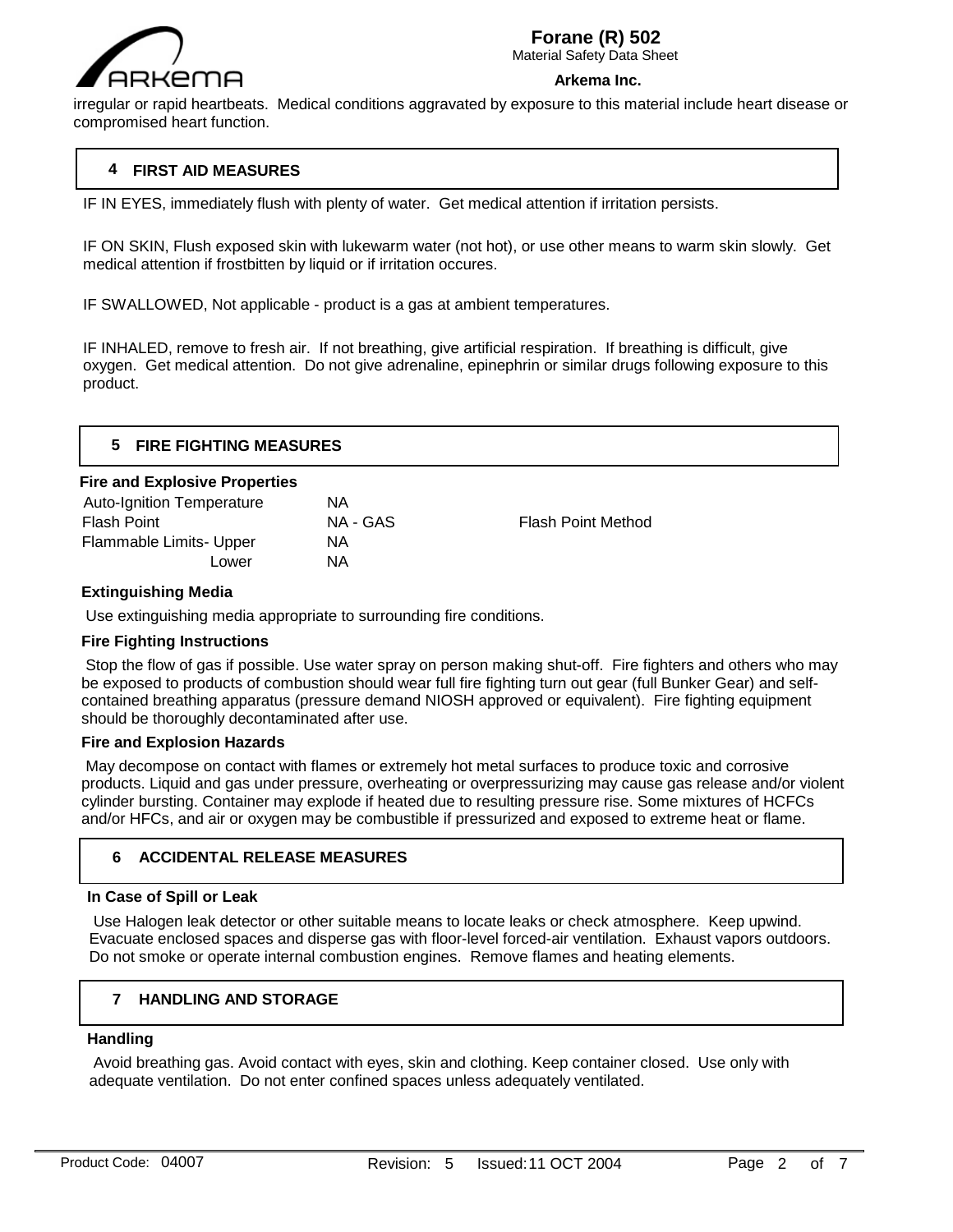

**Arkema Inc.**

#### **7 HANDLING AND STORAGE**

#### **Storage**

 $\overline{a}$ 

 Do not apply direct flame to cylinder. Do not store cylinder in direct sun or expose it to heat above 120 F. Do not drop or refill this cylinder. Keep away from heat, sparks and flames.

#### **8 EXPOSURE CONTROLS / PERSONAL PROTECTION**

# **Engineering Controls**

 Investigate engineering techniques to reduce exposures below airborne exposure limits. Provide ventilation if necessary to control exposure levels below airborne exposure limits (see below). If practical, use local mechanical exhaust ventilation at sources of air contamination such as open process equipment.

#### **Eye / Face Protection**

Where there is potential for eye contact, wear chemical goggles and have eye flushing equipment available.

#### **Skin Protection**

 Wear appropriate chemical resistant protective clothing and chemical resistant gloves to prevent skin contact. Consult glove manufacturer to determine appropriate type glove material for given application. Rinse contaminated skin promptly. Wash contaminated clothing and clean protective equipment before reuse. Wash skin thoroughly after handling.

#### **Respiratory Protection**

 Avoid breathing gas. When airborne exposure limits are exceeded (see below), use NIOSH approved respiratory protection equipment appropriate to the material and/or its components (full facepiece recommended). Consult respirator manufacturer to determine appropriate type equipment for a given application. Observe respirator use limitations specified by NIOSH or the manufacturer. For emergency and other conditions where exposure limit may be significantly exceeded, use an approved full face positivepressure, self-contained breathing apparatus or positive-pressure airline with auxiliary self-contained air supply. Respiratory protection programs must comply with 29 CFR § 1910.134.

# **Airborne Exposure Guidelines for Ingredients**

| Exposure Limit                           |                                                                          | Value                                                                                                                                   |
|------------------------------------------|--------------------------------------------------------------------------|-----------------------------------------------------------------------------------------------------------------------------------------|
| chlorodifluoromethane (HCFC-22)          |                                                                          |                                                                                                                                         |
| ACGIH TWA                                |                                                                          | 1000 ppm 3540 mg/m3                                                                                                                     |
| <b>Chloropentafluoroethane (CFC-115)</b> |                                                                          |                                                                                                                                         |
| ACGIH TWA                                |                                                                          | 6320 mg/m3 1000 ppm                                                                                                                     |
|                                          | -Only those components with exposure limits are printed in this section. | Clair contact limite decisionated with a "V" above house of contact offect. Air complies alone is inquificiant to coourately quantitate |

 $\degree$  above have skin contact effect. Air sampling alone is insufficient to accurately quantitate exposure. Measures to prevent significant cutaneous absorption may be required.

-ACGIH Sensitizer designator with a value of "Y" above means that exposure to this material may cause allergic reactions.

-WEEL-AIHA Sensitizer designator with a value of "Y" above means that exposure to this material may cause allergic skin reactions.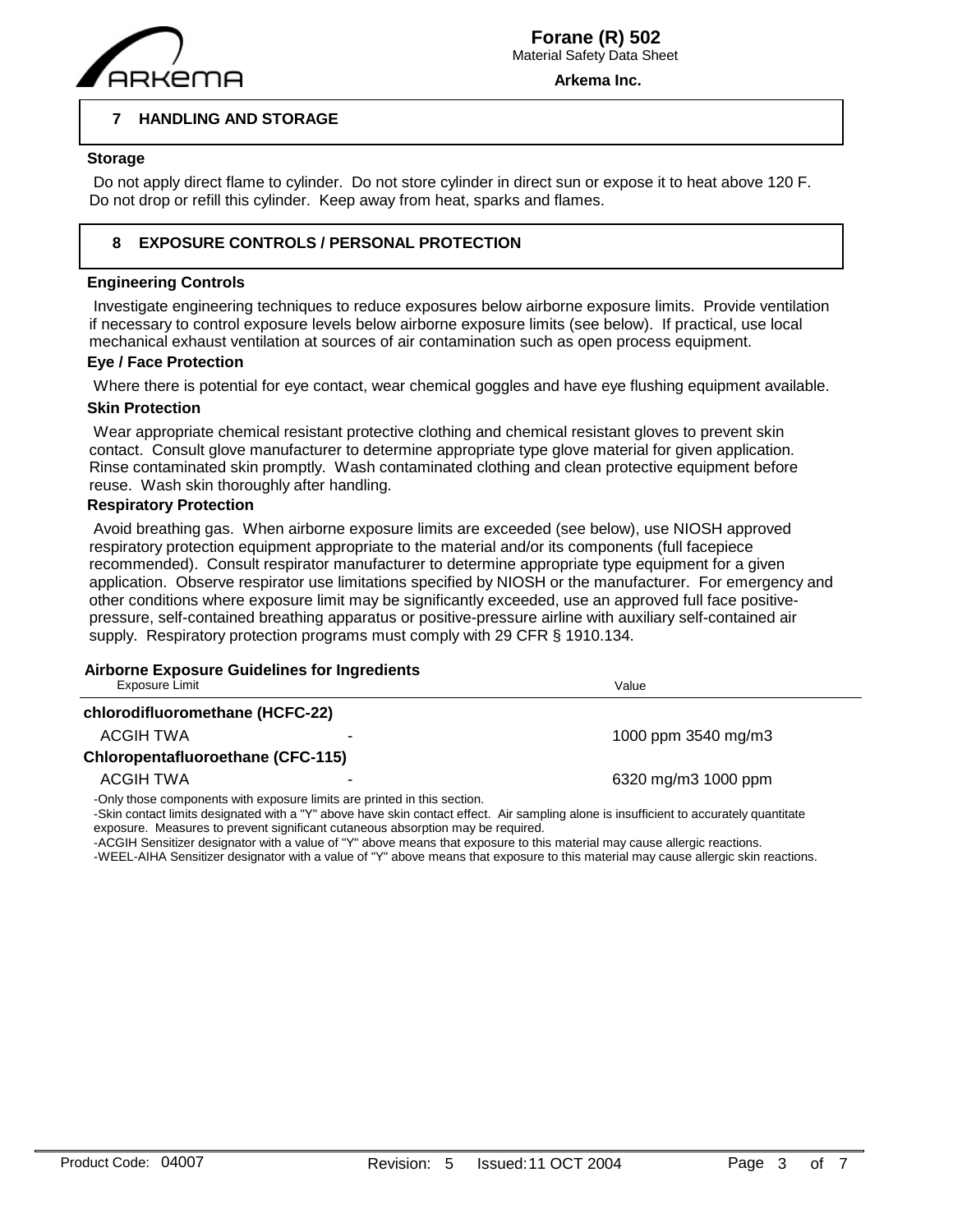

Material Safety Data Sheet

#### **Arkema Inc.**

# **9 PHYSICAL AND CHEMICAL PROPERTIES**

| Appearance/Odor               | Colorless liquified gas with faint ether odor. |  |
|-------------------------------|------------------------------------------------|--|
| рH<br><b>Specific Gravity</b> | <b>NE</b><br>$1.17 \ @ \ 30/0 \ C$             |  |
| Vapor Pressure                | 151.3 PSIA @ 70 F                              |  |
| Vapor Density                 | 3.8                                            |  |
| <b>Melting Point</b>          | <b>NE</b>                                      |  |
| <b>Freezing Point</b>         | NE.                                            |  |
| <b>Boiling Point</b>          | $-45.6$ C/ $-50.1$ F                           |  |
| Solubility In Water           | Slight                                         |  |
| <b>Percent Volatile</b>       | 100                                            |  |
| Molecular Weight              | 111.63                                         |  |
|                               |                                                |  |

# **10 STABILITY AND REACTIVITY**

# **Stability**

 This material is chemically stable under specified conditions or storage, shipment and/or use. See HANDLING AND STORAGE section of this MSDS for specified conditions.

#### **Incompatibility**

Avoid contact with strong alkali or alkaline earth metals, finely powdered metals such as aluminum, magnesium or zinc and strong oxidizers, since they may react or accelerate decomposition.

#### **Hazardous Decomposition Products**

Thermal decomposition products include hydrogen fluoride, hydrogen chloride, carbon monoxide, carbon dioxide and chlorine.

# **11 TOXICOLOGICAL INFORMATION**

# **Toxicological Information**

#### Chlorodifluoromethane

Several accidental deaths have been associated with exposure to this material or mixtures with other fluorocarbons. Death was generally attributed to oxygen deficiency. Microscopic examination of the tissues of some of the victims showed effects on the lungs and fatty deposits in liver cells. An increase in the incidence of heart palpitations has been claimed by individuals occupationally exposed. Monitoring of workers during occupational exposure showed no connection to exposure and cardiac arrhythmia or neurologic disorders. Other epidemiological studies have reported similar results. Repeated skin application of a 10 second spray caused reddening and slight swelling of the skin and a delay in hair growth.

No skin allergy was observed in guinea pigs following repeated exposure. Studies with mice, dogs, rats, rabbits, cats and monkeys have shown that inhalation exposure can cause cardiac arrhythmias. Inhalation causes an initial stimulation and then depression of the central nervous system (CNS). Symptoms in animals include loss of equilibrium, tremors, convulsions and narcosis and death, usually attributed to asphyxiation. At levels that caused anesthesia, dogs exhibited convulsions. Acute exposure by inhalation was fatal to rabbits, also causing hemorrhages and effects on the liver. Following repeated inhalation exposure, no effects were reported in guinea pigs, dogs and cats; mild liver effects were reported in rabbits; and, effects on the lungs, CNS, heart, liver, kidney, spleen were reported in rats, mice and rabbits. An increase in malignant tumors of the salivary glands was reported in male rats but not in female rats or mice of either sex after long-term inhalation exposure. Long-term oral dosing produced no adverse effects in rats. Inhalation exposure produced no adverse effects on male reproductive performance in rats and mice. Eye malformations were reported in the offspring of rats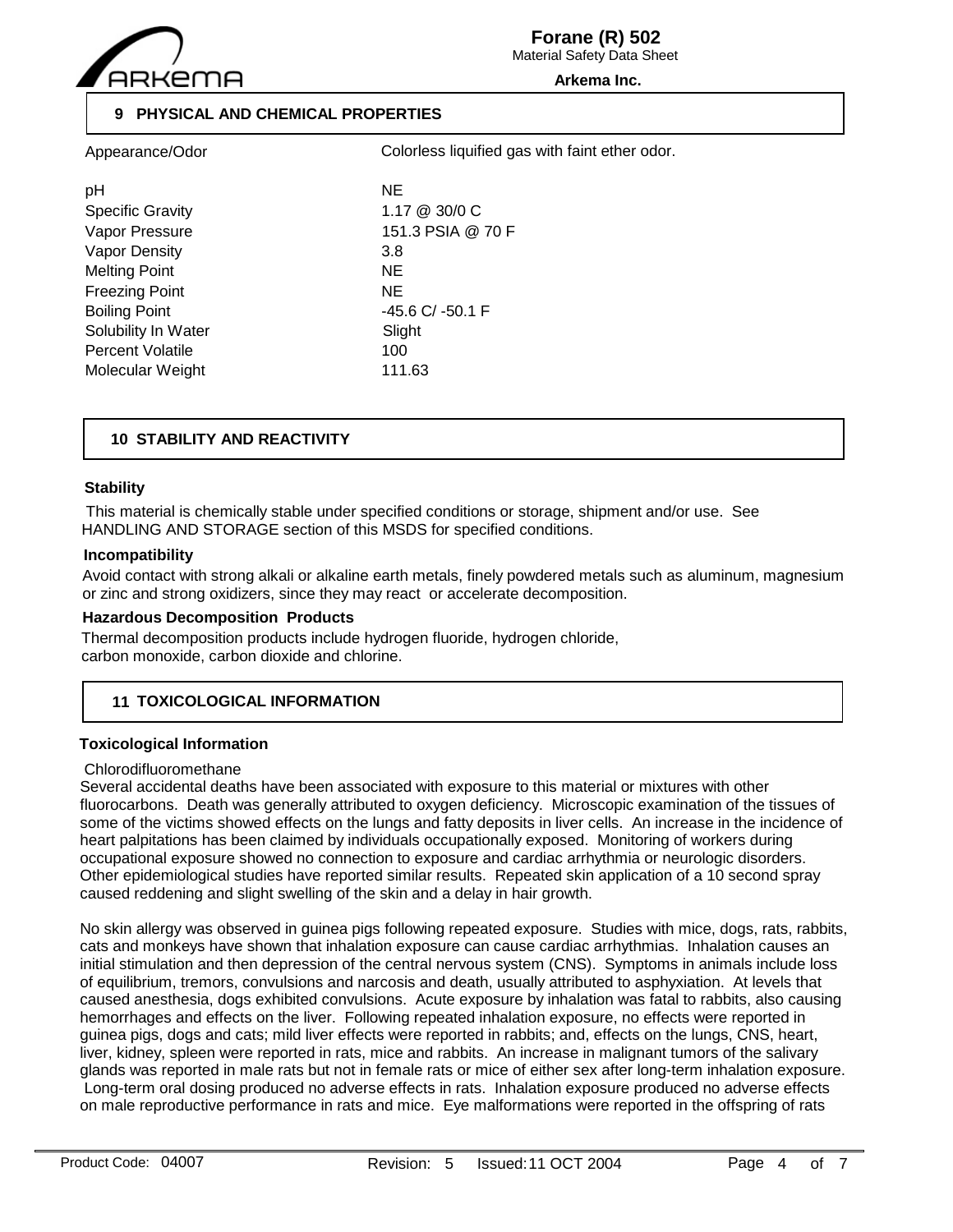

**Arkema Inc.**

# **11 TOXICOLOGICAL INFORMATION**

exposed by inhalation during pregnancy. In rabbits, rats and humans, a small portion of inhaled material was distributed into the brain, heart, lungs, liver, kidneys and fat. It was rapidly eliminated from the body in the inhaled air. No significant metabolism occurs in humans or rats. The results of the tests for genetic changes were mixed. Single exposure (acute) studies indicate:

Inhalation - Practically Non-toxic to Rats (2 hr-LC50 300,000 ppm) Eye Irritation - Slightly Irritating to Rabbits (5-30 sec. exposure to gas spray)

Skin Irritation - Moderately Irritating to Rabbits (liquefied gas with patch applied)

# Chloropentafluoroethane (CFC-115)

No effects on nerve conduction or heart function were observed in long-term studies of human populations exposed to this material Acute inhalation exposure produced increased blood pressure and heart rate and other heart and respiratory effects in rats, mice, dogs and monkeys. Repeated inhalation exposure produced no adverse effects in rats, rabbits, mice, guinea pigs or dogs. Inhalation, followed by intravenous injection of epinephrine to simulate stress reactions, resulted in cardiac sensitization at high levels in dogs and mice. Following repeated oral administration, no adverse effects were observed in rats. No genetic changes were observed in standard tests using bacterial or animal cells. Single exposure (acute) studies indicate: Inhalation - Practically Non-toxic to Rats and Guinea Pigs (4-hr LC50 >800,000 ppm)

# **12 ECOLOGICAL INFORMATION**

# **Ecotoxicological Information**

#### Chlorodifluoromethane

The toxicity threshold for fish is 180 mg/l (24-hrs) and for bacteria under anaerobic conditions is >400 mg/l (24 hrs). No effects were reported on the growth of aerobic and anaerobic microorganisms over a 24 hour period, including gram-positive and gram-negative species, from exposure to a media that contained this material at 5 mg/ml.

# **Chemical Fate Information**

# Chlorodifluoromethane

This material is not readily biodegradable (0% after 28-days) and is practically not bioaccumulable (log Pow 1.08). In air, it has a half-life in the atmosphere of 8.4 years, an ozone depletion potential (ODP) of 0.055, and a halocarbon global warming potential (HGWP) of 0.33. It is moderately adsorbed in soils and sediments (log Koc 1.8).

# **13 DISPOSAL CONSIDERATIONS**

# **Waste Disposal**

 Recover, reclaim or recycle when practical. Dispose of in accordance with federal, state and local regulations. Note: Chemical additions to, processing of, or otherwise altering this material may make this waste management information incomplete, inaccurate, or otherwise inappropriate. Furthermore, state and local waste disposal requirements may be more restrictive or otherwise different from federal laws and regulations.

# **14 TRANSPORT INFORMATION**

| DOT Name                  | Chlorodifluoromethane and chloropentafluoroethane Mixture |
|---------------------------|-----------------------------------------------------------|
| <b>DOT Technical Name</b> | $(R-502)$                                                 |
| <b>DOT Hazard Class</b>   | 2.2                                                       |
| UN Number                 | <b>UN 1973</b>                                            |
| <b>DOT Packing Group</b>  | PG NA                                                     |
| RQ.                       |                                                           |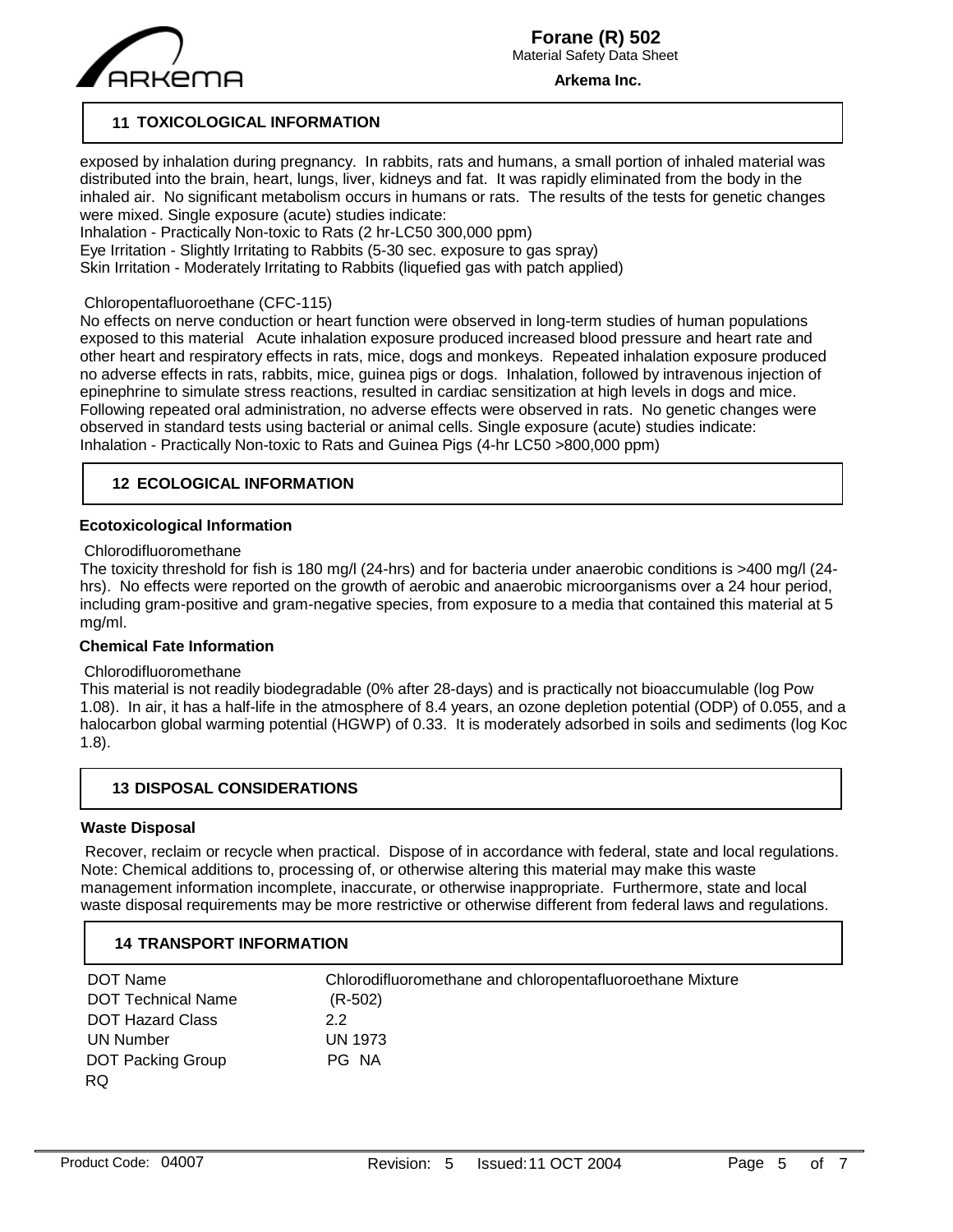

**Arkema Inc.**

# **15 REGULATORY INFORMATION**

# **Hazard Categories Under Criteria of SARA Title III Rules (40 CFR Part 370)**

| Immediate (Acute) Health Y | Fire                       |   |
|----------------------------|----------------------------|---|
| Delayed (Chronic) Health N | Reactive                   | N |
|                            | Sudden Release of Pressure |   |

The components of this product are all on the TSCA Inventory list.

# **Ingredient Related Regulatory Information:**

| <b>SARA Reportable Quantities</b> | CERCLA RQ | SARA TPQ |
|-----------------------------------|-----------|----------|
| chlorodifluoromethane (HCFC-22)   | NE        |          |
| Chloropentafluoroethane (CFC-115) | NE        | NE       |

# **SARA Title III, Section 313**

This product does contain chemical(s) which are defined as toxic chemicals under and subject to the reporting requirements of, Section 313 of Title III of the Superfund Amendments and Reauthorization Act of 1986 and 40 CFR Part 372. See Section 2

Chloropentafluoroethane (CFC-115)

chlorodifluoromethane (HCFC-22)

### **Massachusetts Right to Know**

This product does contain the following chemicals(s), as indicated below, currently on the Massachusetts Right to Know Substance List.

Chloropentafluoroethane (CFC-115) chlorodifluoromethane (HCFC-22)

#### **New Jersey Right to Know**

This product does contain the following chemical(s), as indicated below, currently on the New Jersey Right-to-Know Substances List. Chloropentafluoroethane (CFC-115)

chlorodifluoromethane (HCFC-22)

#### **Pennsylvania Environmental Hazard**

This product does contain the following chemical(s), as indicated below, currently on the Pennsylvania Environmental Hazard List. chlorodifluoromethane (HCFC-22)

#### **Pennsylvania Right to Know**

This product does contain the following chemical(s), as indicated below, currently on the Pennsylvania Hazardous Substance List.

Chloropentafluoroethane (CFC-115)

chlorodifluoromethane (HCFC-22)

# **16 OTHER INFORMATION**

#### **Revision Information**

| <b>Revision Date</b>             | 11 OCT 2004 |
|----------------------------------|-------------|
| <b>Supercedes Revision Dated</b> | 26-SEP-2001 |

Revision Number 5

# **Revision Summary**

ATOFINA Chemicals, Inc. has changed its name to Arkema Inc.

# **Key**

 $N\vec{E}$  = Not Established NA= Not Applicable  $(R)$  = Registered Trademark